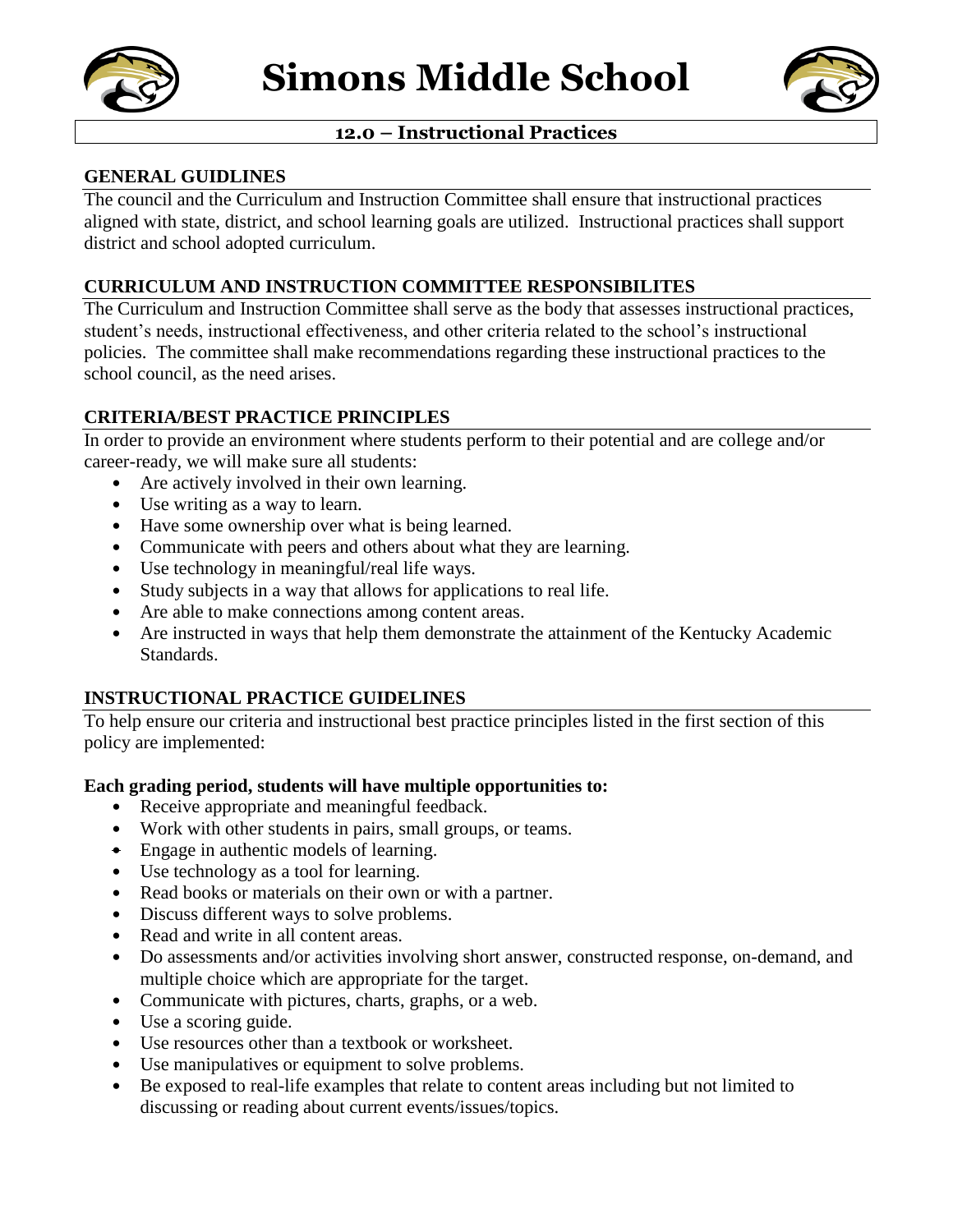



# *Instructional Practices Cont.*

### **Each grading period, students will have at least one opportunity to:**

- Lead or participate in a one-on-one reading or writing conference with a teacher.
- Participate in a peer reading or writing conference.
- Do projects/investigations, including but not limited to, designing or investigating projects based on their interests.
- Read novels, short stories, poems, newspapers, and magazines.
- Use technology for research.
- Do real-life activities or projects.
- Perform or create, including in an area of the visual and preforming arts.
- Speak in front of a group.
- Develop and work towards achieving goals directly related to a passion project.

# **TEACHER ROLE**

To ensure that the criteria/principles in the first section of this policy are implemented, every teacher will:

- 1. Make every effort to convey to students his/her high regard for student abilities as well as the importance of learning, hard work, high levels of effort, and the characteristics of high-quality work and that high-quality work is the expectation.
- 2. Ensure that learning/instructional outcomes:
	- Indicate what students will learn and represent high expectations, rigor, important learning in the discipline, and the varying needs of the different student groups.
	- Lend to various forms of assessment including those used for state assessments.
	- Represent a range of factual/procedural knowledge, conceptual understanding, thinking and reasoning skills, and collaborative and communication strategies.
- 3. Design learning/instructional activities that:
	- Match intended outcomes, are appropriately challenging, involve problem-solving skills, give students some choice, and provide opportunities for higher-level thinking and/or have multiple correct responses/approaches.
	- Use varied and flexible approaches making use of instructional student groups and building on student strengths.
	- Engage families in student learning as appropriate.
	- Are well-structured, student-centered and culturally responsive, addresses various learning styles, and have reasonable time allocations.
	- Provide opportunities to connect learning with other topics/subjects and with real life experiences*.*
	- Provide opportunities for students to evaluate their own performance and to use the feedback to reflect and improve.
	- Intentionally schedule time for writing instruction or experiences.
- 4. State clearly what students will be learning, at some point during the lesson.
- 5. Model processes, engage students, invite student participation, and give clear, specific, and timely feedback as well as inviting them to assess their own work and make improvements.
- 6. Use open-ended questions and wait time to actively engage students in discussion.
- 7. Enable students to talk to one another, pose questions, and build on student responses.
- 8. Use age-appropriate, inviting and content/lesson suited vocabulary.